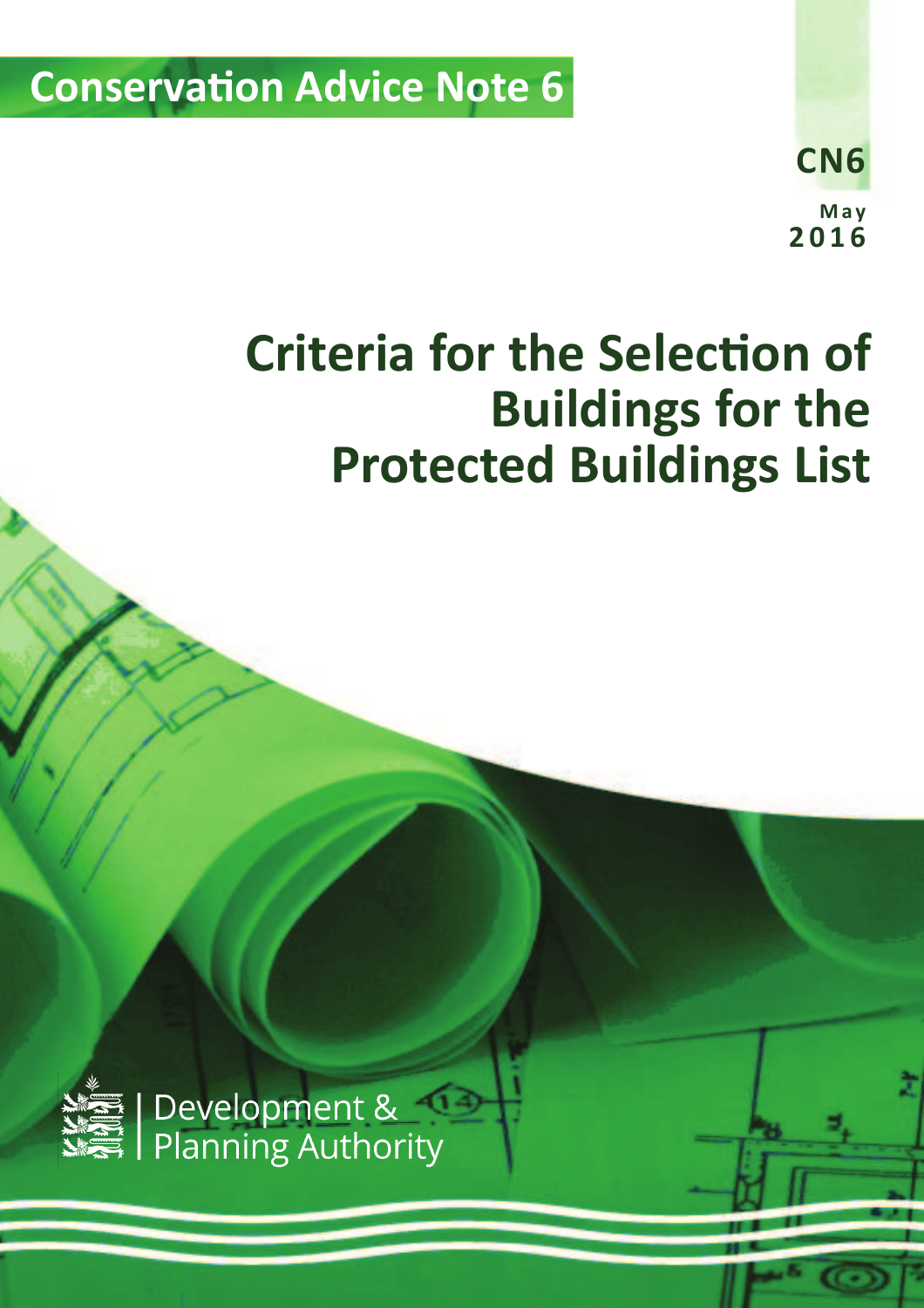### **Contents**

- Forward page 3
- Introduction page 4
- Our Duties and Responsibilities page 5
	- Statutory Criteria page 5
		- Special Interest page 6
- Degree of Special Interest or "Grading" page 13
	- Summary page 15
	- Further Information page 16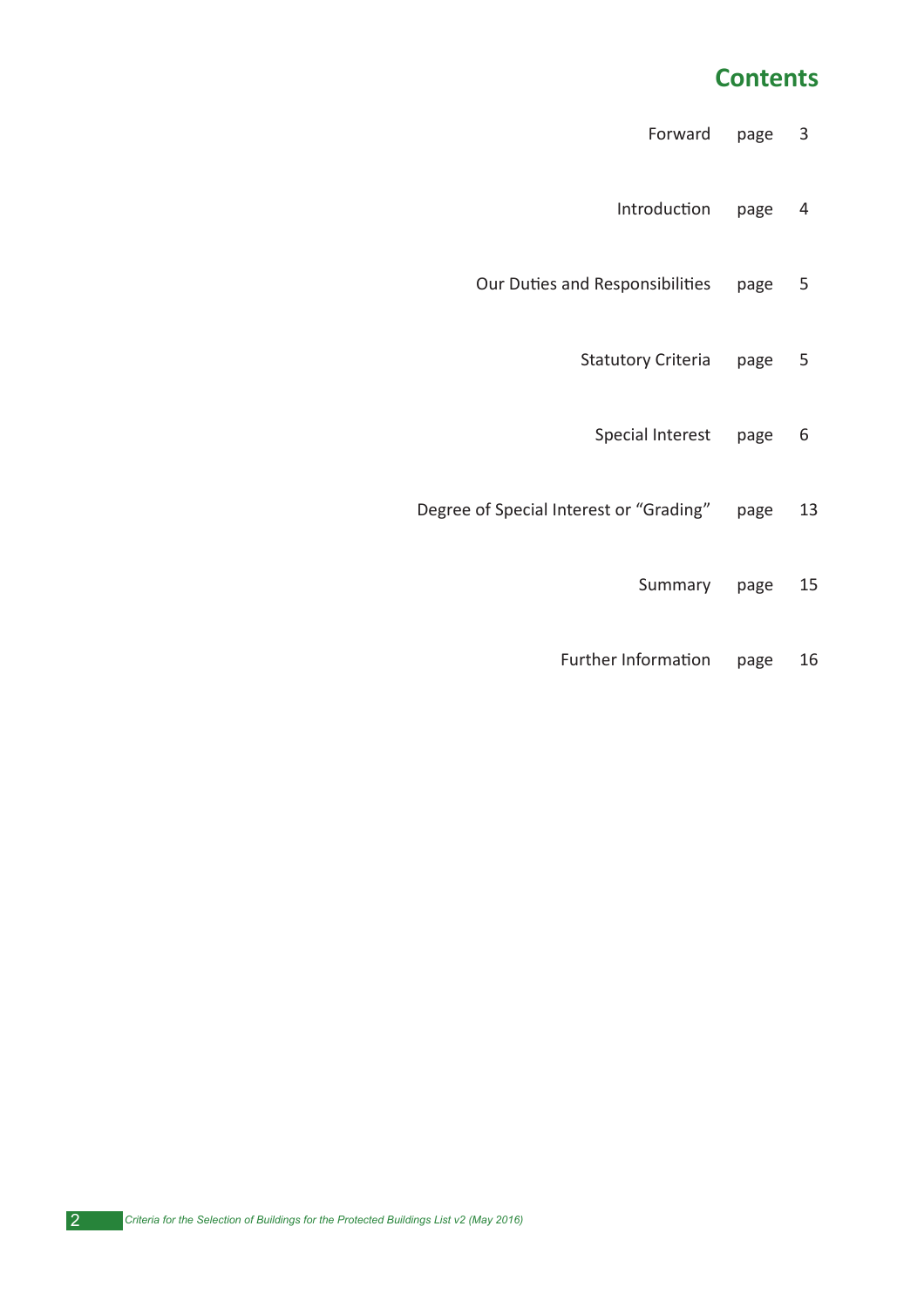### **Forward**

This document explains our duties in relation to the protection of buildings under Guernsey law. Where we consider that a building has a specialness, or 'special interest' and that specialness is such that it is of significance to Guernsey's heritage then we must add the building to 'the protected buildings list'.

These buildings are commonly referred to as protected buildings. There is some confusion that these are the same as 'listed buildings' in England or Jersey, but this is not the case. Each country has its own unique law and its own unique national heritage which they look after.

Protected buildings were, under previous legislation, referred to as registered buildings (prior to 2009). Registered buildings were assessed for protection on the basis of their architectural and historic importance, age, rarity and completeness and whether there was any merit in a group of buildings (group value). These factors form part of the items of special interest that we must consider and form part of this document. We are setting out details of what criteria will be taken into account when making a change to the protected buildings list.

A change to the list may be because a building is added, an existing protected building removed or a change to the degree or area covered by the protection. These Criteria will be used to provide a consistent baseline against which all such changes will be assessed. The Department's leaflet 'Your Protected Building' explains the level and coverage of protection in more detail. If your building is affected by any of these changes you will be advised at the time of that change. Where this change happens we are also required to advertise in La Gazette Officale section of the Guernsey Press. Our website, www.gov.gg/planning\_transport\_waste will also be regularly updated.

Of course, the fact that a building is protected does not mean that it cannot be changed in any way. It does, however, mean that any changes should be sensitive to the special characteristics of the building. We offer free advice on repair of and alterations to protected buildings.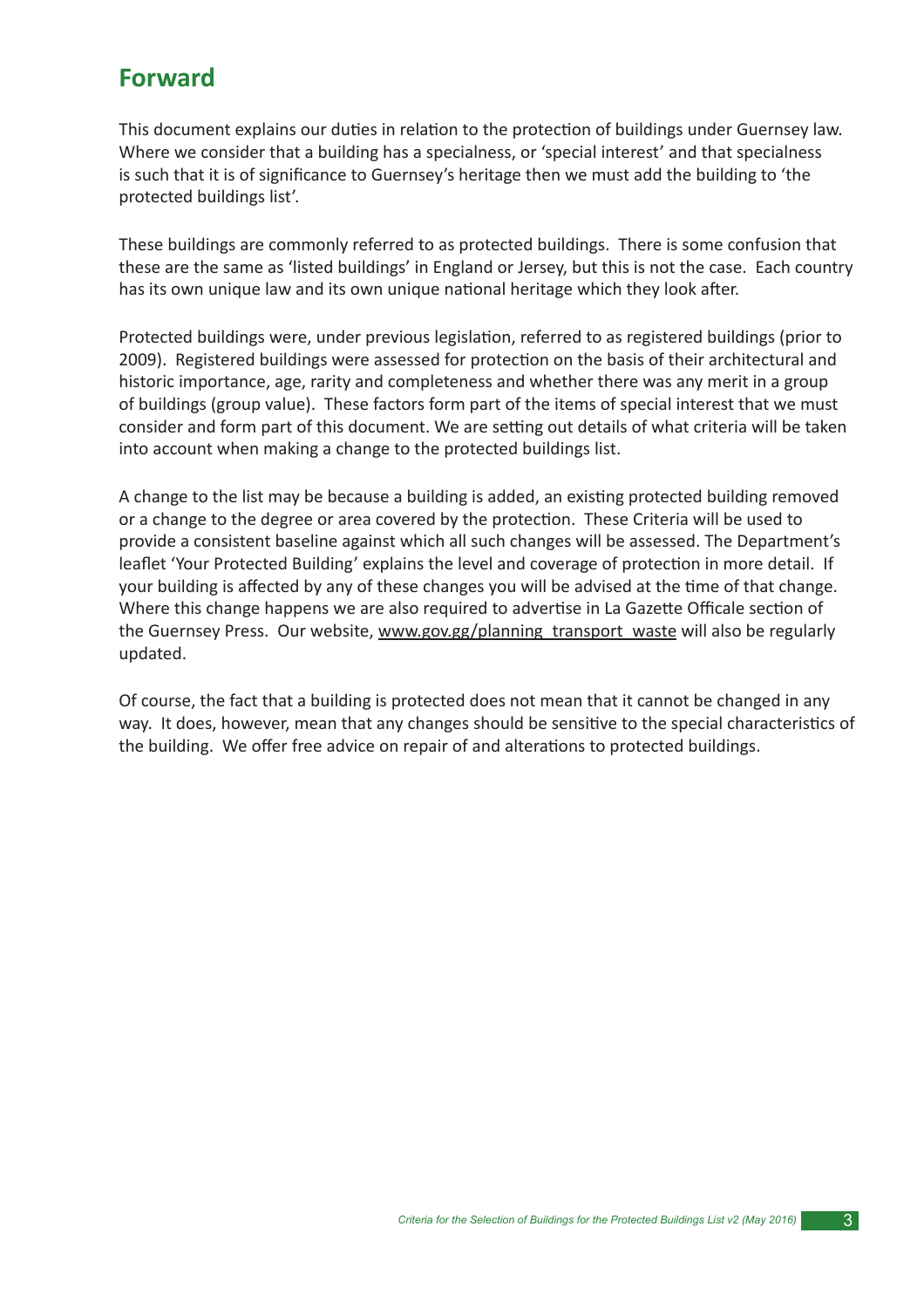# 1. **Introduction**

- 1.1. Guernsey's architectural history, dating from pre-medieval times to the present day, is represented in variety, illustrative of centuries of social, economic and cultural change. It ranges from ancient farmhouses to town houses and workers cottages, from warehouses on the harbour of St Peter Port to the wind and watermills of St Martins, from Castle Cornet to the Dehus Dolmen, and everything in between. The range of traditional and architectural styles is equally broad, reflecting the wider world but much with a distinctive Guernsey character.
- 1.2. Guernsey's list of protected buildings is one of a number of controls that help us manage the historic built environment. Important historic structures can also be protected, for example as a protected monument or more generally by policy, for example as part of a Conservation Area.
- 1.3. This document has been prepared to set out, and provide further detail on, the statutory criteria which will be considered when we select buildings to add to, remove from or retain on the list of protected buildings. The document will be referred to as "The Criteria". The Criteria expands on the areas of special interest set out in the Land Planning and Development (Guernsey) Law, 2005 namely, historic, architectural, traditional and other interest. It considers group value, features, setting and the extent and degree of protection, which are considered 'other interest' in terms of the Law.
- 1.4. The Criteria is aimed at a number of audiences; from the public to the professional. It is also likely to be scrutinised by the appeals tribunal or by the courts. The document has been written in plain English, avoiding jargon and technical terms wherever possible. However, use of technical terms cannot be eliminated completely. A glossary of terms is available separately on the States of Guernesy's website www.gov.uk/planning\_trasnport\_waste to help in understanding this document.
- 1.5. The Criteria has three principal objectives:
	- $\bullet$  The first objective of this document will be to inform building owners and professionals about the criteria which will be used in the assessment of buildings for protection under or removal from the protected buildings list. It will help them understand the importance of particular buildings through the assessment process and why we have made certain decisions.
	- Secondly, it will provide a transparent, robust and defendable framework to be used by us to consistently assess buildings for their addition, retention or removal from the protected buildings list.
	- Thirdly, it will be used to focus the public and ourselves on the special character of Guernsey and may support the assessment of development proposals.
- 1.6. Many protected buildings are also located in conservation areas, where the grouping of buildings and spaces, and the relationship to each other is important. A building or structure or archaeological site can, but rarely will be, both a protected building and a protected monument.
- 1.7. The previously published broad criteria for the protection of buildings did not provide a detailed and robust framework, neither had they been the subject of recent public consultation. The Criteria provides expansion and addition to, and which will replace previous criteria, and will provide a detailed structure which will give a consistent technical assessment and result for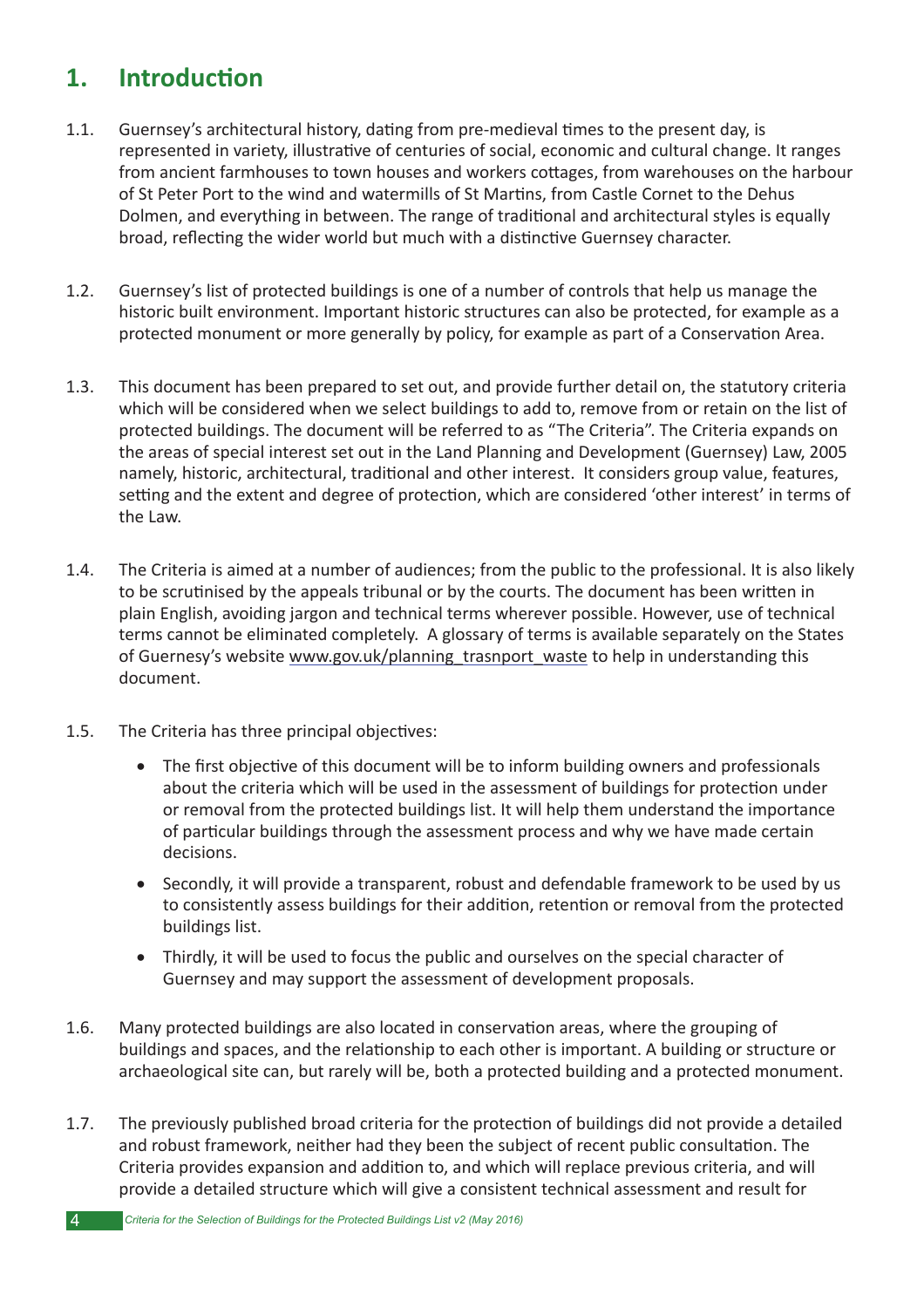individual buildings or sites. The criteria are not scored; rather, the aim is for the criteria to act as a framework for a full assessment and understanding of a building's special historic, architectural, traditional or other interest. An entry on the list may have many and varied special interests, which contribute to its overall significance and importance to Guernsey.

1.8. This document was previously adopted by the former Environment Board on 18th February 2014 and published on 5th March 2014. It replaces the previous criteria in relation to the selection of buildings to be considered for adding to the protected buildings list.

# **2. Our Duties and Responsibilities**

- 2.1. We have a duty under The Land Planning and Development (Guernsey) Law, 2005 "to protect and enhance Guernsey's heritage of buildings, monuments and sites of historic, architectural or archaeological importance" under Section  $1(2)(b)$ . We can carry out this duty by applying a number of 'special controls', one of which is to designate buildings as protected buildings.
- 2.2. We have a duty to prepare, to maintain and keep under review "the protected buildings list", (The Land Planning and Development (Guernsey) Law, 2005):
	- 33. (1) The Authority shall prepare, maintain and keep under review a list, to be known as "the protected buildings list", of buildings with special historic, architectural, traditional or other interest, the preservation of whose character as such is in its opinion a matter of public importance.

### **3. Statutory Criteria**

–

3.1. Section 33 and 34 of The Land Planning and Development (Guernsey) Law, 2005 sets out how the Department should consider buildings for protection; this also applies to their removal from the protected buildings list.

#### 1.9.

- 33(2) In considering whether or not to list any building, the Authority may take into account
	- a) any way in which the exterior of the building contributes to the historic, architectural, traditional or other interest of any group of buildings of which it forms part
	- b) the desirability of preserving any feature of the building (whether internal or external) consisting of a man-made object or structure fixed to the building or forming part of the land in the vicinity of the building.
- 34 a) to secure so far as possible that the special historic, architectural, traditional or other special characteristics of buildings listed on the protected buildings list (**"protected buildings"**) are preserved, and
	- b) in particular, in exercising its functions with respect to a protected building or any other building or land in the vicinity of a protected building, to pay special attention to the desirability of preserving the protected building's special characteristics and setting.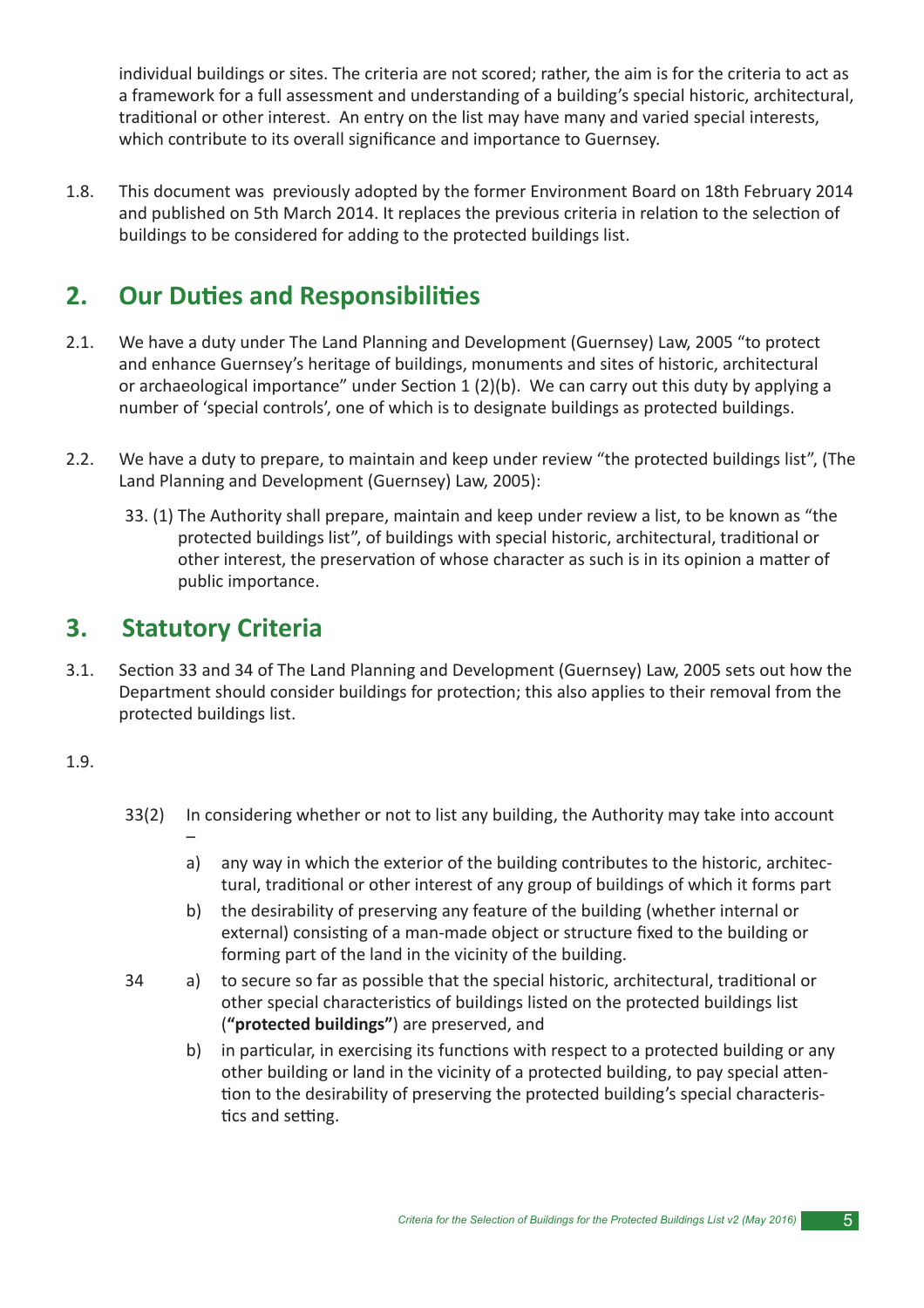- 3.2. The definition of the meaning of "protected building" is set out in Schedule 2 of the Planning Law as amended by Section 22 (1) of The Land Planning and Development (Special Controls) Ordinance, 2007: "protected building" means a building or any part of a building which is of special historic, architectural, traditional or other interest and which is listed on the protected buildings list" This is different from a "protected monument" which is "a monument, structure, artefact, cave or ruin which are of archaeological, historic, traditional, artistic or other special interest and which is listed on the protected monument list. Put simply, a protected building is generally occupied or has recently been used (for example as a house), whilst a protected monument will not generally be occupied.
- 3.3. The fact that a building is protected does not mean that it cannot be changed in any way. It does however mean that any changes should preserve or enhance the special characteristics of the building. We have a legal obligation to preserve, so far as is possible, the special historic, architectural, traditional or other special interest of protected buildings. These are set out below.

# **4. Special Interest**

- 4.1. The special interest of a building may be one of the following or, as with most buildings or sites a combination of these:
	- a. historic interest;
	- b. architectural interest;
	- c. traditional interest; and
	- d. any other interest.
- 4.2. The following are the criteria for assessment of buildings for inclusion on the statutory list of protected buildings and follow the above headings. Buildings which are considered to be of sufficient national (Guernsey) interest will be protected under the Law.
- 4.3. Sites which have no contemporary physical remains to associate them with past events or persons are not appropriate for inclusion on the statutory list, as protection relates to physical remains. It would be appropriate to note such sites on the Sites and Monuments Record (SMR), where the location of events and finds along with protected buildings and monuments are also noted. The SMR does not form part of the statutory record for protection.

### **a. Historic Interest**

- 4.4. Historic Interest covers a wide area of interests, which range from age and rarity, through the degree of historic material left in a building, to its importance as a historic structure, and to the historical events and people associated with the building. It is important that any particular associations are linked in a clear and direct way to the fabric of the building where they are to be considered as the sole reason for protection. Any important aspects of social, economic and cultural history revealed by the building may also be considered important.
- 4.5. The heritage and culture of all parts of Guernsey's society will form part of the consideration of the historic interest associated with a structure. Historic interest will be considered under the following sub-headings:
	- i. **Age**  The older a building is, or the fewer surviving examples there are of its kind, the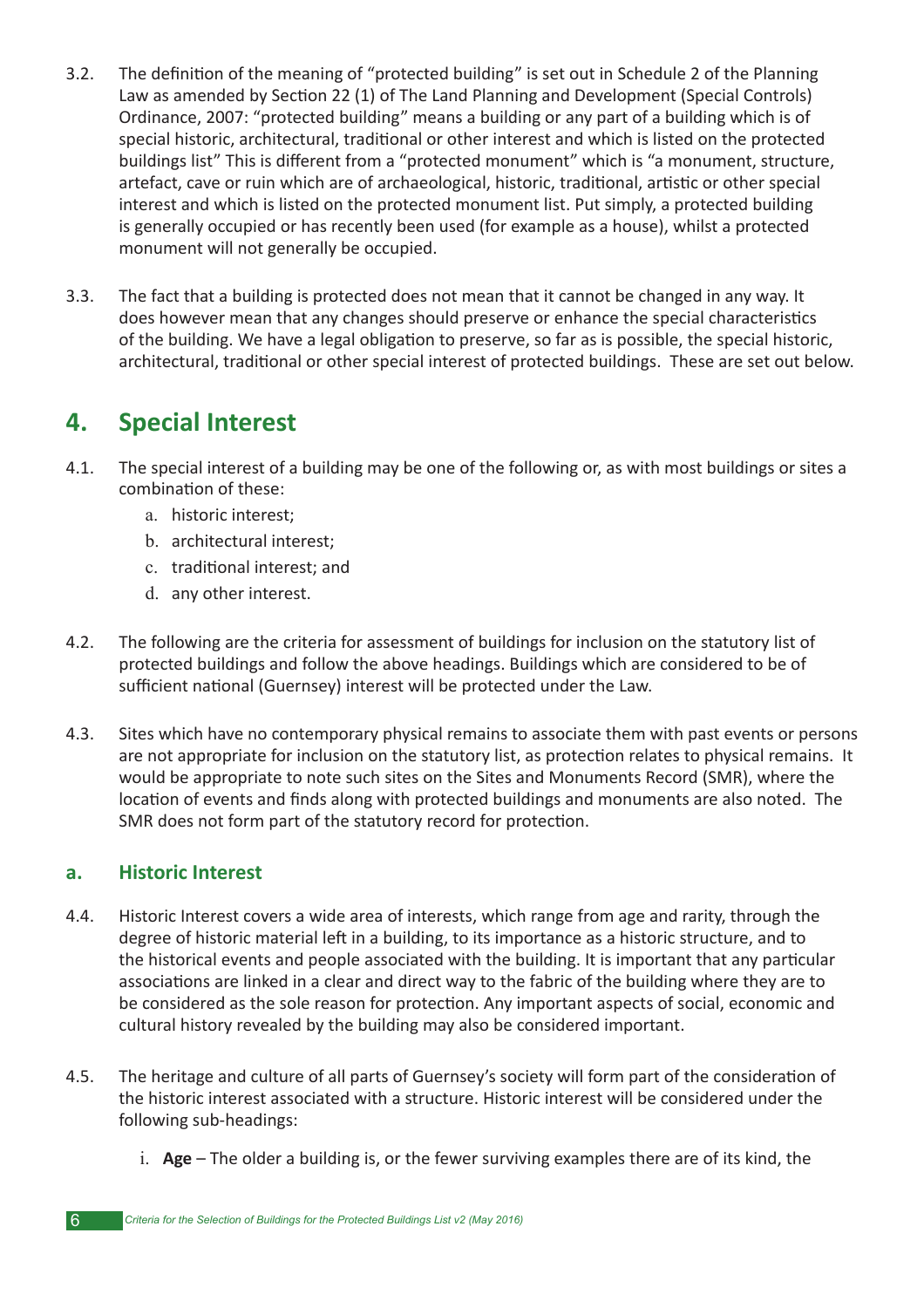more likely it is to have some historic importance. The most significant examples of any age will be those which most clearly reveal this association. Buildings may, however, also be regarded as significant because of the way their fabric and features reveal the effects of change over time or illustrates changing cultural values. The refronting of a medieval house to adopt eighteenth century classical ideals of beauty would be a good example.

The Duke of Richmond Map of 1787 will help in the dating of many such buildings although some buildings are not shown. The 1898 survey map of Guernsey, produced in 1900, is the first detailed accurate map of all buildings on Guernsey.

- In general, buildings dating from before the 19th century and which survive in anything like their original form will be of sufficient interest to consider adding them to the list.
- $\bullet$  After this period there are a greater number of surviving buildings, necessitating a progressively more selective consideration. Buildings dating between 1800 and 1900 should be of definite high quality and character to consider adding to the list, and may often be the work of important architects, or exceptional examples representing stylistic development in Guernsey. (The 1898 Survey Map of Guernsey helps in the dating of these buildings.)
- Buildings constructed between 1900 and 1939 should be of significant definite high quality and character to consider adding to the list, and will often be the work of important architects, or exceptional examples representing stylistic development in Guernsey.
- Buildings constructed after 1939, will generally have to be outstanding buildings including the best works of international and nationally important architects to be considered to be added to the list. In addition to this the best examples of World War II standing buildings (not structures which are considered to be better placed on the list of protected monuments) will also be considered for protection.
- ii. **Rarity** Importance is attached to the rarity of a building type, style or construction. This will be most significant when there are few examples of a particular building type left.
- iii. **Authenticity** The extent of original fabric in a building and therefore its ability to show its significance, and levels of integrity, is important. This will add to the interest of a building when compared to another building of similar age and historic character. It need not be the case that a building is as originally built, because changes made to it may have added to its interest. However, a building even with high-quality reproduction features will be less important than a similar example where the fabric is historic.
- iv. **Historic Importance** A building may be significant because it illustrates a good, early, example of a particular architectural type or structural development- such as an early cast iron structure - or because it forms an important part of the history of a particular style, type, or feature, and its development. The earliest known examples of a style, type or feature will be the most important. It may also demonstrate a combination of multi-period styles and forms which demonstrate a clear historic development.
- v. **Social, cultural or economic importance** Buildings such as churches, parish buildings and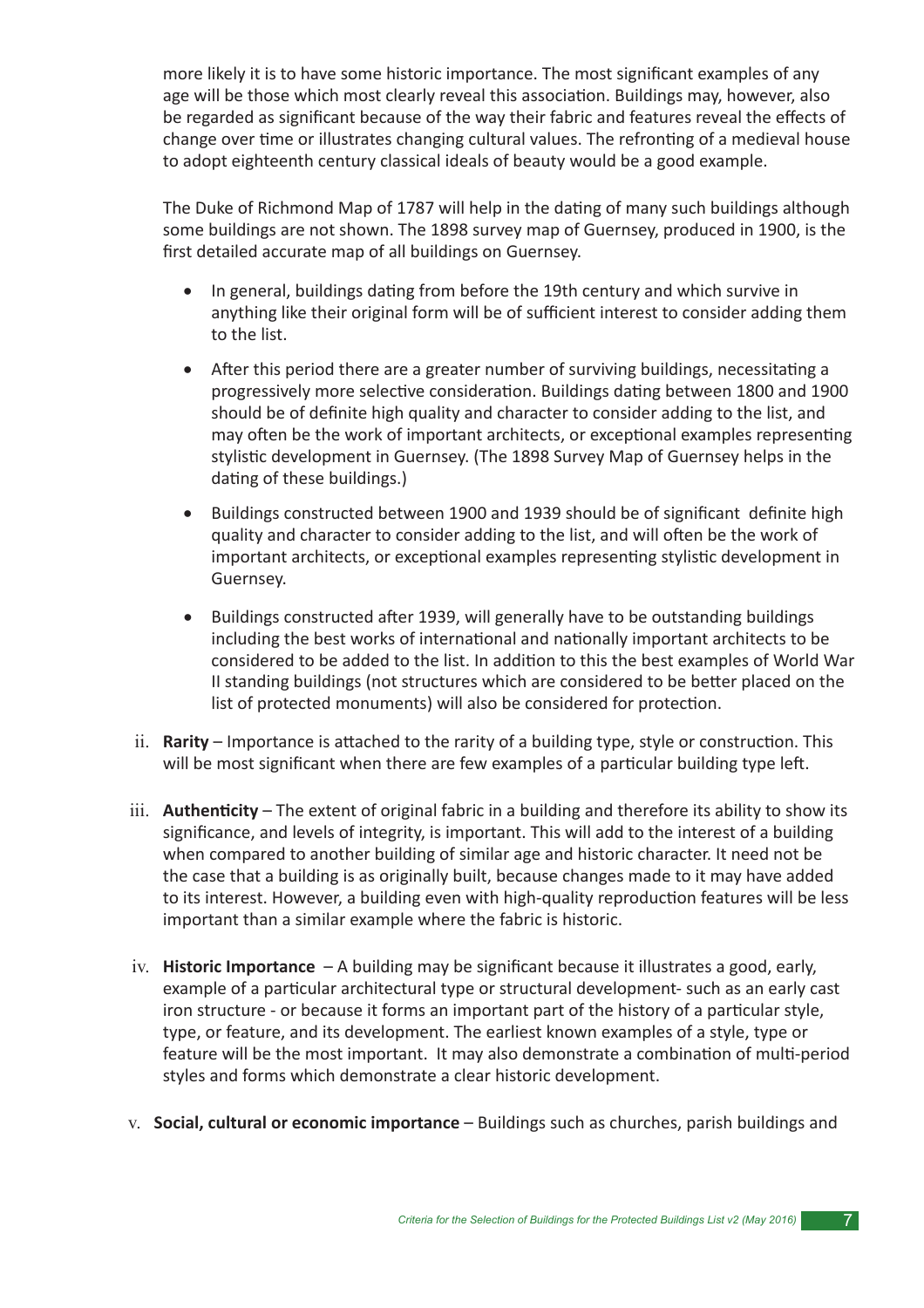schools and buildings such as Victor Hugo's House are of social and cultural importance to a community. The more significant buildings will be those with long associations on one site or of particular importance or those of significance to a group (see also group value). Some structures may be important because of their contribution to economic development, such as former warehouses, harbour structures or financial institutions. The most important buildings will have made a major contribution to the development of an industry or business of major importance to Guernsey. The configuration of a group of buildings where they have facilitated important social interaction such as buildings around the Market Square may also be of social, economic or cultural importance. Buildings with a national or international commemorative value could be protected where this maintains a clear and direct link to the fabric of the building, if this is to be regarded as the main grounds for listing. (Monuments and statues could also form part of this group, and normally would be considered for protection as a monument rather than a building.) Compared with other areas of special interest, social values are often less attached to the survival of historic fabric. Commemorative and symbolic interests reflect the meanings of a place for those who draw part of their identity from it, or have emotional links to it. Spiritual interest can emanate from beliefs or teachings of religion or the sense of inspiration or wonder that arises from the atmosphere of a building or site, often bringing evocative images and thoughts to mind.

vi. **Historic Associations** – Close associations with nationally, or internationally recognised figures such as founders of important businesses and industries, notable national and international persons (governors and bailiffs, those who have a noted impact on the functioning of the Island, or who are historically renowned), or events whose associations are well-documented, can add to the significance of a building. The buildings of named architects, designers or builders who are recognised as being the leading advocates of the architecture or design of their era will also be considered. Buildings very strongly associated with books, films, a particular movement or social organisation and folklore and culture will also be recognised. Associations should be linked in a clear and direct way to the fabric of the building if they are to be regarded as the main grounds for listing.

### **b. Architectural Interest**

- 4.6. Architectural Interest includes style, character, ornamentation, internal plan form and survival of interiors. Also important are examples of particular building types, and techniques used in their construction. Where buildings have been changed over time (as many have) their architectural interest as they currently stand will be assessed.
- 4.7. Architectural interest in Guernsey generally relates to classically influenced buildings. Those buildings which feature traditional crafts in their building, and considered by many as vernacular buildings, generally fall under traditional interest (see below).
- 4.8. Architectural interest will be assessed under the following sub-headings:
	- **i. Style** A building may fit within a particular and distinctive style, e.g. Gothic Revival or Neoclassical. Consideration will be given to the design against the relevant style. The better the example the more likely that it will be protected.
	- ii. Proportion Designed buildings exhibit systems of proportion both internally and externally. Consideration will be given to the inter-relationship of elements within the overall composition, both in plan and in three dimensions, and the appropriateness to the style. The best proportioned examples will be those which display this quality most consistently.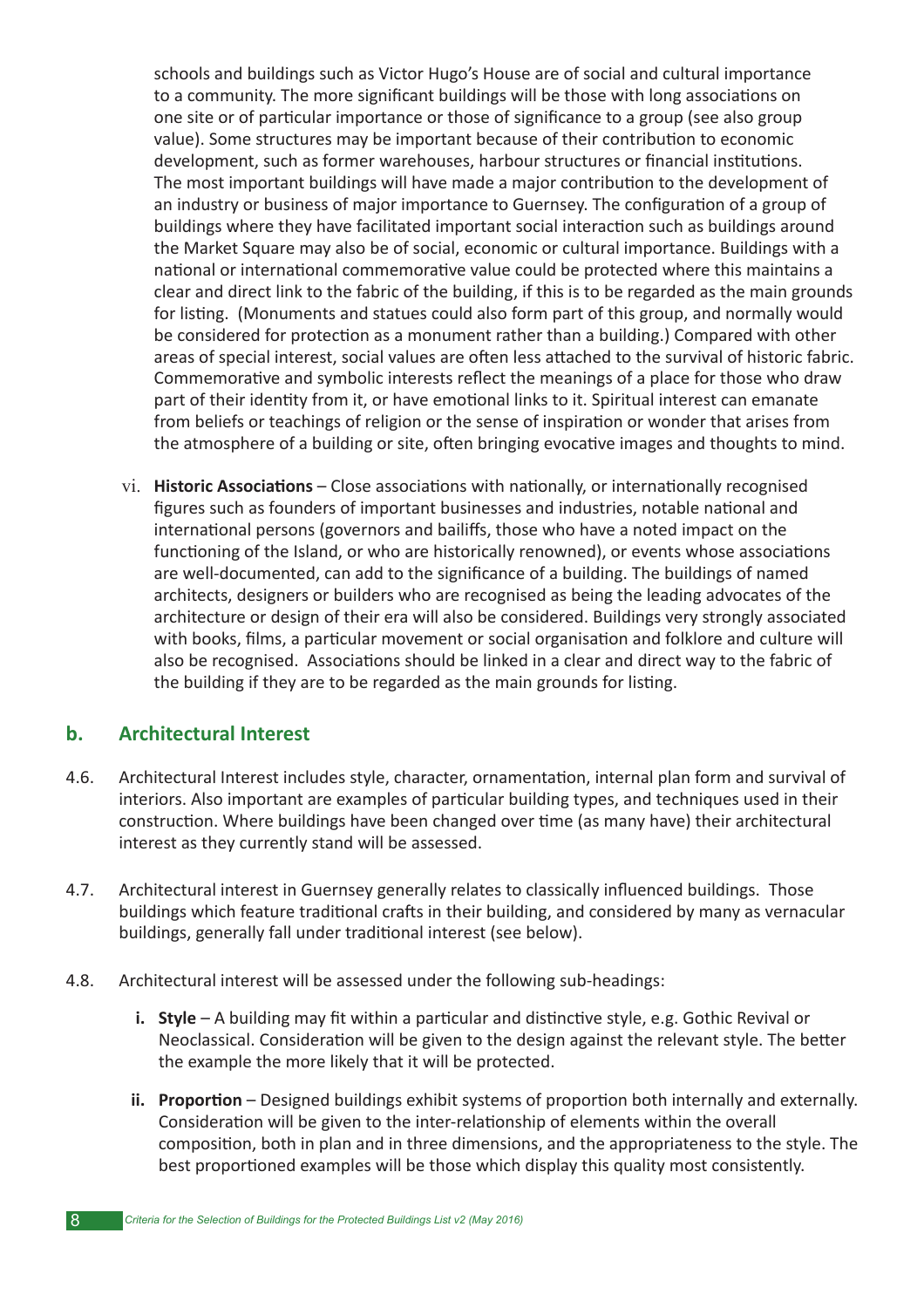- **iii. Ornamentation** This should be appropriate to the style and nature of the building under consideration. It will vary from architectural styles that include rich ornamentation to those that deliberately avoided such decoration. The quality of such ornamentation and detailing will also be considered. Buildings will be significant because of both of these attributes or because the quality of their detail, or of particular features, stands out from those of others of similar style and date. They may also be significant because they have features which are of high artistic quality, such as an original Guille carved door or decorative bargeboards.
- **iv. Plan form** The plan form of a building can be as carefully designed as its façade and may be of equal significance. Plan forms which are intact and display the intentions of the designer are of greater significance than those which do not. The most significant plans will be those which clearly contribute to the interest of the building. The planned spatial organisation of the plan form, or three dimensional relationship of the plan with its proportions, may also be of significance. The best examples will have greater significance. The use of curves in the plan form will also contribute to the special interest of a building. The relationship of the original and later use of the building will have an impact on the plan form and spatial organisation, for example girls' and boys' schooling were separate in the late nineteenth and early twentieth centuries leading to subdivision of school buildings to reflect this.
- **v. Innovatory qualities** Some buildings are important because they are examples of the early use of building techniques, or an unusual example of or early use of materials (such as cast iron, concrete brick or Roman Cement) or they may be examples of innovatory plan forms. Examples include the concrete roof construction of the Tourist Information Office and the elliptical staircase at Bonamy House. Buildings which exhibit technological or scientific innovation will also be considered
- vi. Quality and survival of interiors Buildings can be given added significance because of the quality and survival of their interiors. Sometimes the interior of a building can be more important than the exterior e.g. Victor Hugo's House. Interiors may be regarded as significant if they are largely intact or if they add to and reinforce the character of the building. They may also be considered important in their own right because of the quality and standard of constituent features such as a decorative plaster, joinery, fireplace, staircase or granite cobbles.
- **vii. Use**  Where a building maintains its original use it may be more likely to have a higher architectural interest. Where there has been significant change to a building as a result of its change of use, the architectural interest of the building is likely be lower. The impact of any change of use on the building will form part of the consideration as whether to protect it.
- viii. Alterations Buildings may have additional interest where they have been added to over the years and illustrate an historic development (see historic importance). Conversely, inappropriate extensions and alterations can damage a building's architectural interest.
	- ix. Appearance Importance is attached to the external appearance of a building and its setting. If the setting and appearance is indicative of the date of building this can add weight to the importance of the building. The older the building the more likely it is to have been altered or changed. Therefore those buildings which maintain their original appearance and setting are likely to be of greater importance. More recent buildings whose appearance and setting has been altered or changed will be less important.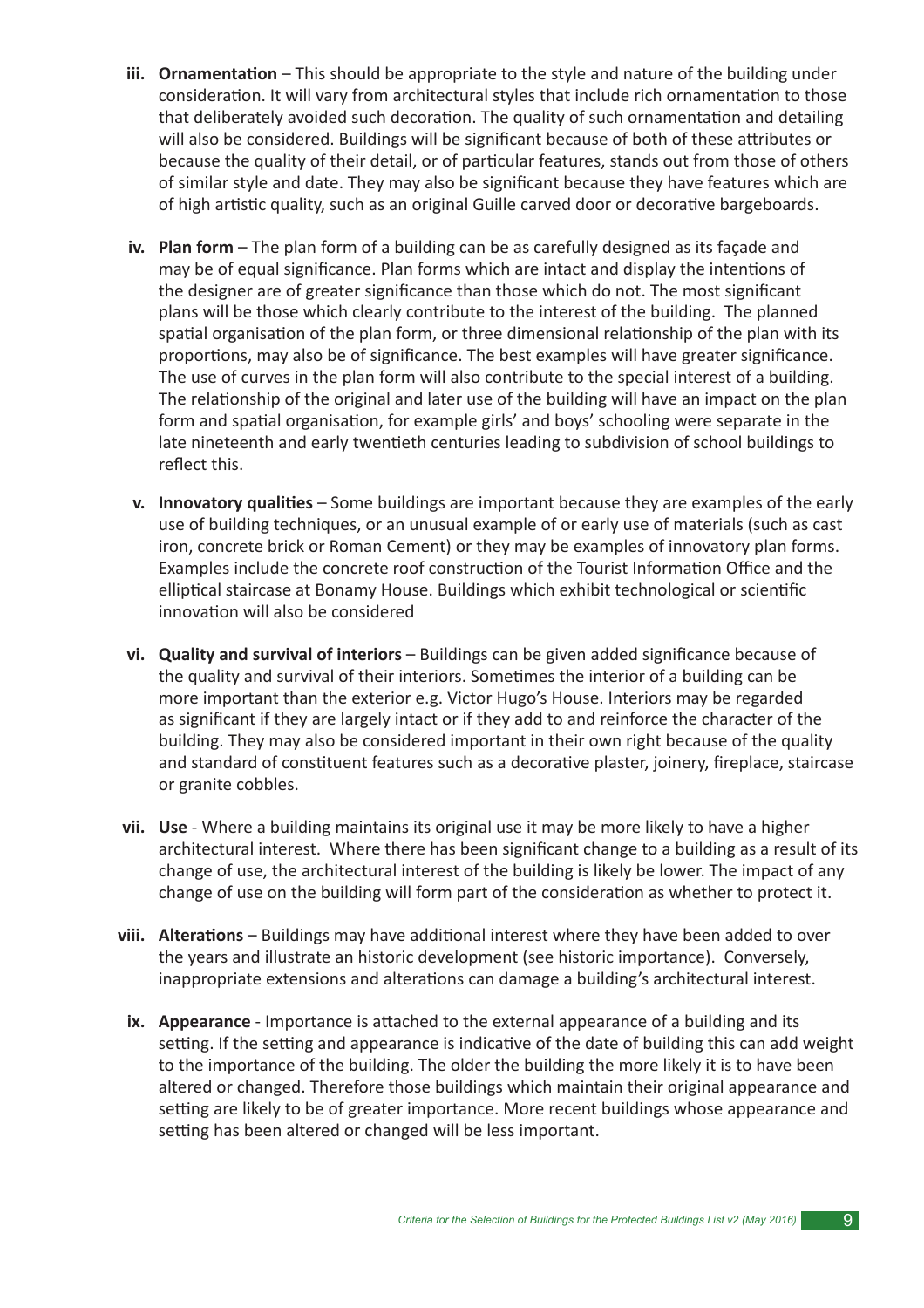### **c.** Traditional Interest

- 4.9. Guernsey separates out its traditional stone building style and its traditional craft skills in its consideration of the special interest of a building. In other jurisdictions this is considered to be 'vernacular architecture' and forms part of the discussion of architectural interest. Most buildings of traditional interest date to before the early nineteenth century. More recent buildings with particularly fine use of traditional materials or traditional skills may also have a traditional interest; however, this will normally be in association with other special interest, group value, setting or features.
	- **i. Traditional detailing and skills–** This should be appropriate to the style and nature of the building under consideration. It will vary over time and will be dependent on the influences of the craftsman and owner. The quality of the traditional craft skills and materials used in construction of a traditional building is an important consideration. Buildings will be most significant where the demonstration of the craft, quality of their detail, or of particular features, stands out from those of others of similar style and date. They may also be significant because they have features which are of high artistic quality, such as a carved corbelled fireplace or arch.
	- ii. Style A traditional or vernacular building, may be less formally designed than one with a recognised 'architectural style', but may still be a good example of a recognised traditional type. Consideration will be given to the design in relation to the relevant type, the better the example the more likely it will be to be protected.
	- **iii. Survival** the number of surviving examples will be a consideration. Where there are many buildings of a particular type or style, then only the best will likely be protected.
	- **iv. Proportion** Traditional buildings show different relationships in terms of proportions and spatial organisation and are usually closely linked to their function both internally and externally, for example the open space of an agricultural building or the more enclosed space of a two storey farmhouse. The assessment will take into consideration the inter-relationship of elements within the overall composition, both in plan and in three dimensions, appropriate to the style. The informality of vernacular buildings will also be taken into consideration.
	- **v. Plan form** –The plan form of a building can be as carefully organised as its façade and may be of equal significance. Plan forms which are intact and display the intentions of the designer or builder are of greater significance than those which do not. The most significant plans will be those which clearly contribute to the interest of the building, such as the split level houses at Les Issues. The spatial organisation of the plan form or three dimensional relationship of the plan, with its proportions may also be of significance. The best examples will have greater significance. The relationship of the original and later use of the building will have an impact on the plan form and spatial organisation. The relationship of a farmhouse to its farm buildings or the relationship of a Victorian villa to its vinery or washhouse may also be of significance, see group value and setting below.
	- **vi. Innovatory qualities** Some buildings are important because they are examples of the early use of building techniques, or exhibit an unusual use of materials or they may be examples of innovatory plan forms.
	- vii. Quality and survival of interiors Buildings can be given added significance because of the quality and survival of their interiors. Sometimes the interior of a building can be more important than the exterior. Interiors may be regarded as significant if they are largely intact or if they add to and reinforce the character of the building. They may also be considered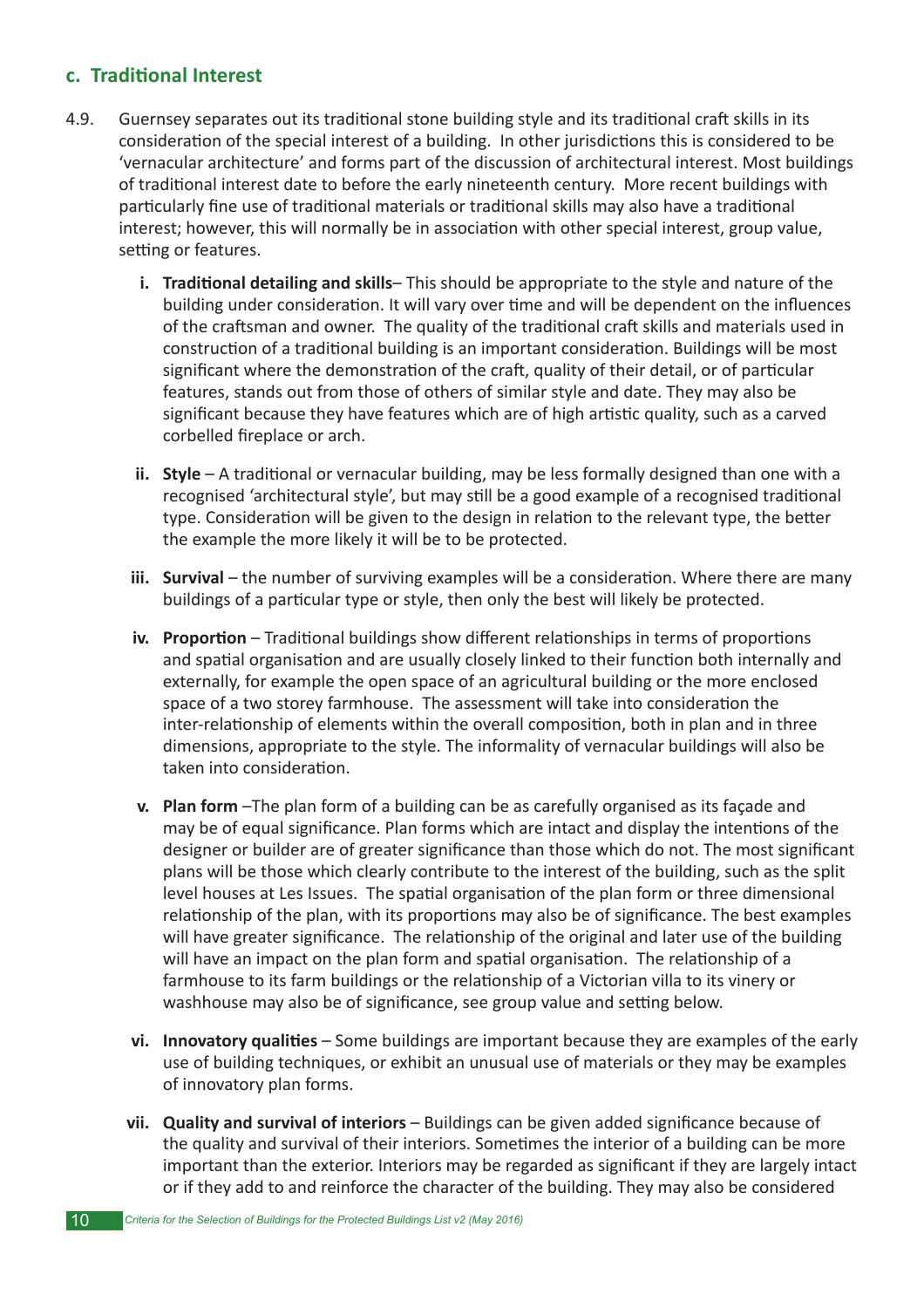important in their own right because of the quality and standard of constituent features such as a plaster, joinery, fireplace, staircase or granite cobbles.

- **viii.** Use Later changes of use may impact on the plan form and functioning of a building and may lead to significant alteration. Where a building maintains its original use it may have a higher traditional interest. Where there has been significant change to a building as a result of its change of use the traditional interest of the building will likely be lower.
	- **ix.** Alterations Buildings may have additional interest where they have been added to over the years and illustrate an historic development (see historic interest). Similarly inappropriate extensions and alterations can damage a building's traditional interest.
	- **x.** Appearance Importance is attached to the external appearance of a building and its setting, the more indicative of the date of building the more important the building will be. The older the building the more likely it is to have been altered or changed, therefore those buildings which maintain their original appearance are of greater importance. More recent buildings whose appearance has been significantly altered or changed will be less important.

#### **d. Other Interest**

- 4.10. Buildings or structures that have other interests, such as archaeological interest, which relate to the physical building or locality, may also be of significance when considering the protection of a building. Other interests may be numerous and may change over time as cultural values adapt and change. We will consider the following under other interest:
	- i. Archaeological interest
	- ii. Group value
	- iii. Features; and
	- iv. Setting

#### **i. Archaeological Interest**

4.11. Protected buildings will often have an archaeological interest associated with them, this may be in the building itself, or associated with the building and within or adjacent to its curtilage. A number of buildings may also have protected monuments associated with them or adjacent to them.

#### **ii. Group Value**

- 4.12. Group Value relates to the physical proximity of buildings with others which might also be of special interest. There are three main types of group.
	- buildings built as a terrace with the same or similar date and styling (including a designed or planned group),
	- a group of buildings which have developed over time and have some link and/or harmony with others within the group (fortuitous (development over time) and/or historic association),
	- a group of buildings related by function for example, a farmhouse will usually have associated farm buildings.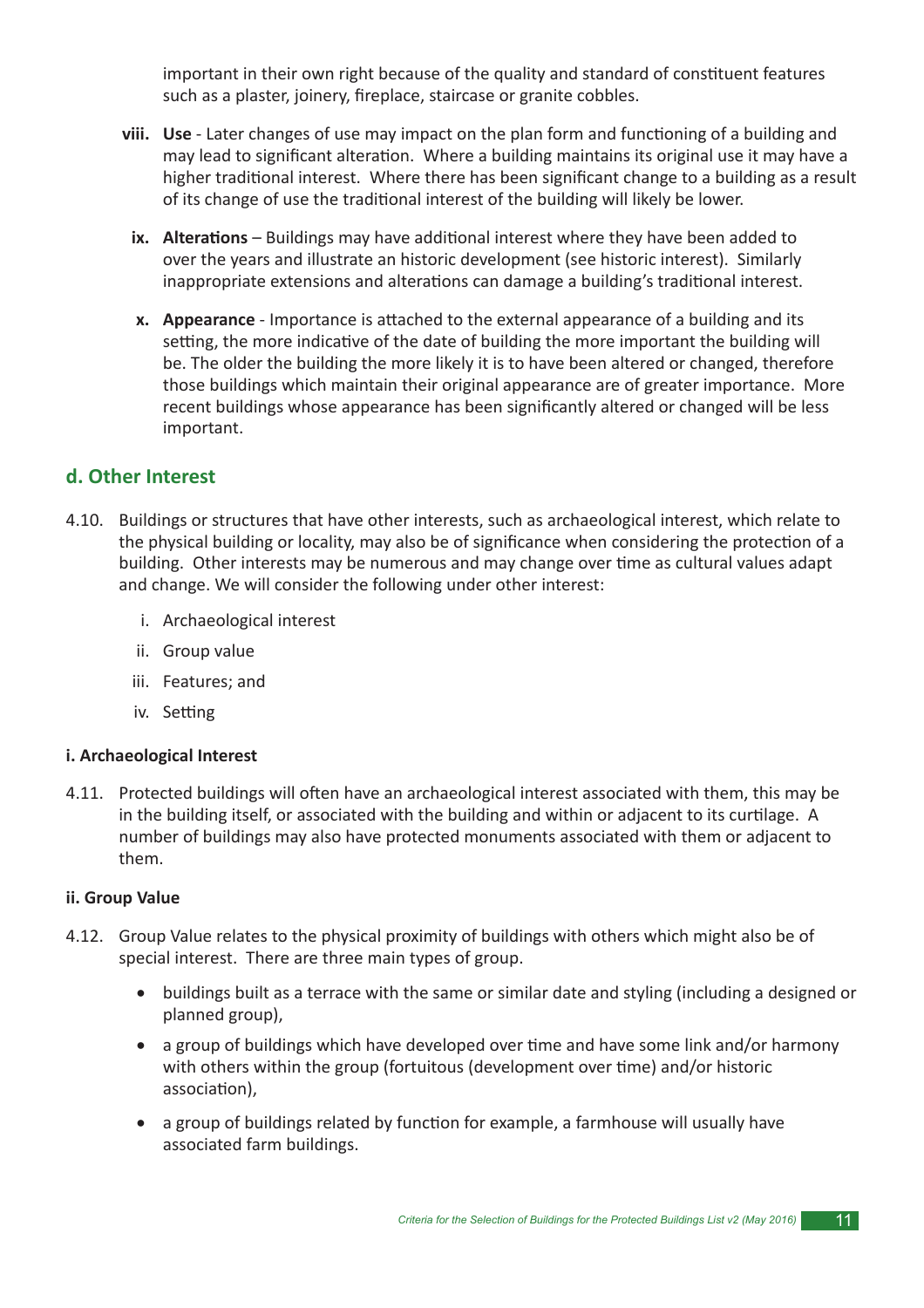- 4.13. The extent to which group value is relevant to any assessment of special interest will vary. The greater the element of design and the closer structures are to one another, the more this will normally be considered significant. For vernacular and industrial groups the best examples will be those which clearly illustrate characteristics of the group.
- 4.14. When assessing a group, we will first consider each individual building against the protected building assessment criteria. If one building is considered of sufficient special interest to protect, the importance of the group will then be considered. Buildings not individually protected can meet the criteria as a result.
- 4.15. A group of buildings may also be considered for designation as a Conservation Area.

#### **iii. Features**

- 4.16. We regard the desirability of preserving a feature as a factor which might increase the likelihood of a building being protected. However, in the absence of any other aspects of special architectural or historic interest, such features will justify the protection of the building only if they are of themselves of sufficient interest to render the building of special interest, see also interiors.
- 4.17. Not all features in a building will be immediately visible, features hidden behind built in wardrobes or plaster may be uncovered during repair of a building or whilst carrying out works in relation to a planning approval. These features also form part of the protected building's special interest and should not be altered or destroyed. In these cases contact us for advice.

#### **iv.** Setting

- 4.18. A building's setting can have a very important bearing on its architectural or traditional interest. Consideration will be given to the integrity of any planned or fortuitous setting.
- 4.19. Settings can be important to the special interest of a building even if they were not part of the original design - for example, the wider landscape setting of a traditional house. Even if not a significant influence on special interest, the loss of setting can have an adverse influence on the character and significance of a protected building.
- 4.20. When assessing individual or groups of buildings their relationship to the land form and landscape or townscape will be considered. For example buildings nestled in the valleys of St Peters or windblown dune top in Vale will have a relationship with their setting.
- 4.21. The setting may be assessed in close, medium or distant views. One such example is the assessment of buildings in views of St Peter Port from the Harbour. Where a building is important to a significant view of the site or forms part of a skyline view this will contribute to the special interest of the building.
- 4.22. The setting of a building may be extensive, for example a fort which was a former signal station will have a relationship with the next station in the line, or it might be restricted to the site of the building.
- 4.23. The special interest of a building can be enhanced by high panoramic, iconic, landmark or townscape or landscape importance. Buildings which display one or more of these attributes will be more likely to be protected
- 12 *Criteria for the Selection of Buildings for the Protected Buildings List v2 (May 2016)*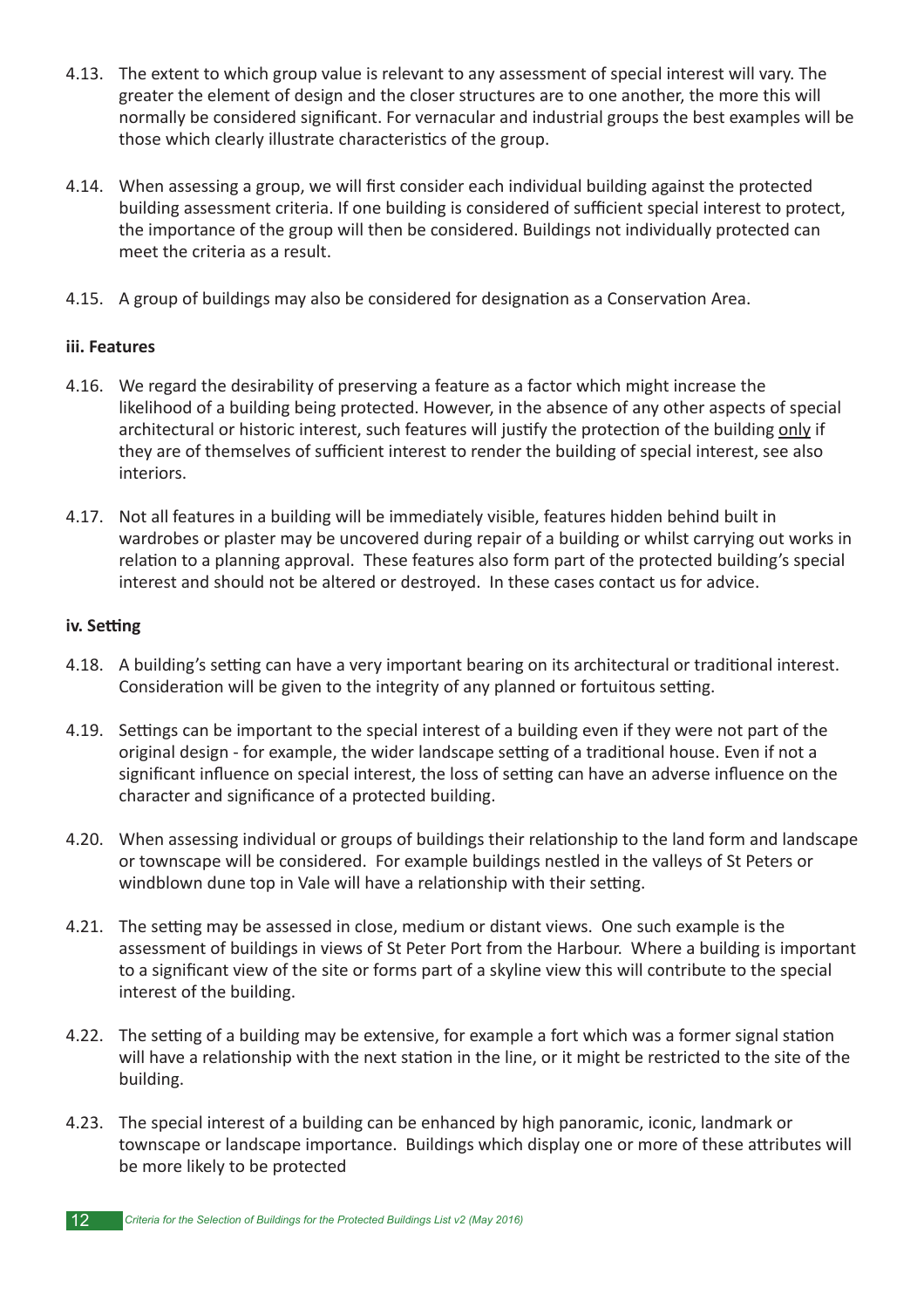# **5. Degree of Special Interest or "Grading"**

5.1. This section sets out why and how the degree of special interest or "grading" will inform owners and occupiers of the significance or importance of their building. A protected building which **is considered to have an "outstanding special interest" will be graded "A" and a building with "special interest" will be graded "B".**

### **Extent of Protection**

- 5.2. The criteria set out in this document are specifically in relation to the buildings of special interest. Under the Law Section 33 (2) we are able to protect all or any part of a building which has special interest. The most common types are described as '**whole**' (the interior and exterior and everything highlighted on the Notice), 'exterior' (external roofs and walls as highlighted) or 'façade only' (where a particular elevation is highlighted). This is the description. Other buildings and structures may also be highlighted such as roadside walls. Conservation Advice Note (CN01) "Your Protected Building" explains whole/exterior/ façade only in more detail.
- 5.3. The Notice, which is the legal document, sets out the extent of protection in words and on a plan for each building. The combination of description and plan gives flexibility to ensure that protection is not applied to buildings or structures within the curtilage of the building where they are not of sufficient special interest to merit protection. The Notice for each building is available to download on the States of Guernsey's website, or from its Offices at Sir Charles Frossard House.

### **Context of Degree of Special Interest**

- 5.4. Buildings or structures with a special interest will have varying degrees of interest. The Parish Churches, for example, due to their age and uniqueness, will have a very high special interest in many of the interest areas and are likely to be very sensitive to change. Other buildings are unlikely to have such high sensitivity to change with their associated special interest being less. This degree of special interest and sensitivity is reflected in the different protection regimes, broadly:
	- Buildings and structures which have the highest special interests and the highest sensitivity to change are usually added to the Protected Monuments List, places such as Castle Cornet.
	- Buildings and structures which are less sensitive to change, but which have a special historic, architectural, traditional or other interest, as assessed by the criteria above are usually added to the Protected Buildings List.
	- Other buildings or structures which have some historic or architectural interest and which form a group (which may include protected buildings) may be included in a conservation area, where the exterior of the building and other structures such as roadside walls and banks are subject to minor controls.
- 5.5. The degree of protection given to any one building is established by:
	- Setting out on the Notice what is legally protected (areas/lines coloured red)
	- Setting out on the Notice what is not legally protected (for example 'excludes 20th century extension')
	- Setting out whether the whole/exterior/façade only is protected.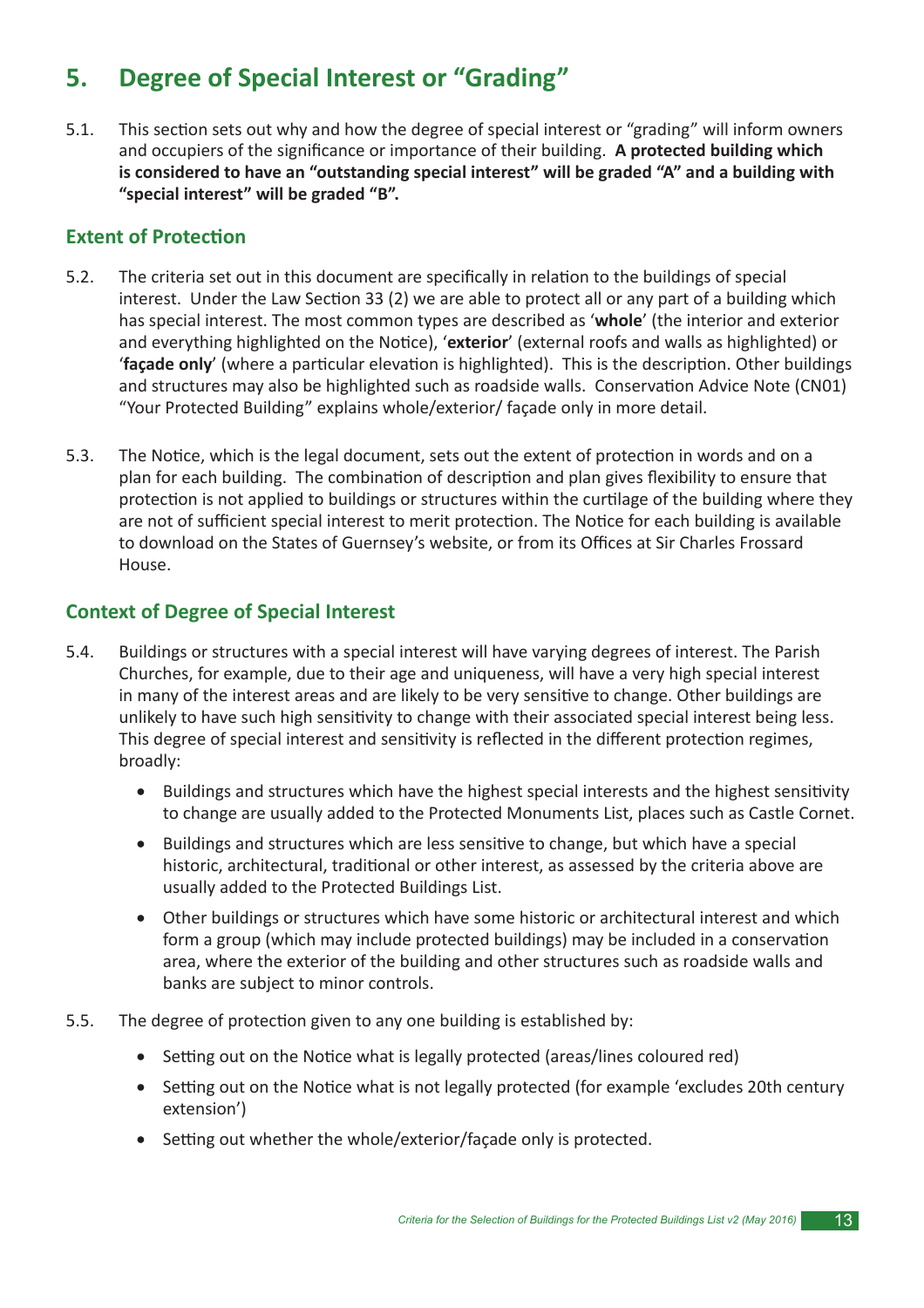- 5.6. This approach dates from at least 1972, where the notes that accompany the statutory documents supplied to building owners at that time, set out these parameters. By 1985, and continued through to the 1990 review this grading continues in the suggestion of three grades which in practice are delivered by the whole/exterior/façade only approach of the existing protected buildings list.
- 5.7. In the summer of 2012 we consulted the public on their attitudes to the historic environment of Guernsey and to protected buildings. These results, discussions with an independent specialist, and representatives of the development industry and conservation interest groups (including La Societe Guernesiaise, the National Trust and Festung Guernsey) has led to the our decision to set out further the degree of special interest of a building, as buildings will be assessed against expanded criteria we consulted the public on the draft criteria. The consultation ran for six weeks in winter 2013. There were no substantial changes recommended in content of the draft criteria as a result of the public consultation. This document, the Criteria for the Selection of Buildings for the Protected Buildings List reflects the outcome of the consultation.

### **Grading**

5.8. A protected building which is considered to have an "outstanding special interest" will be graded "A" and a building with "special interest" will be graded "B". This will give greater clarity to building owners, occupiers and potential purchasers on how special the protected building is and allow the appropriate level of protection and control to be applied.

### **New Notices**

5.9. Where new Notices are issued, the extent of protection may also describe areas of a property which are specifically excluded. A 'Summary of Special Interest' will be added to each new entry on the protected building list, which will include the degree of special interest, or grade, and highlights or summary of why the building is protected. The following example was added to a Notice in September 2013, the former is 'the what' and the latter is 'the why':

> **Extent of Listing:** The whole of the building referred to above, the attached cottage, attached outbuildings, detached pigsties and 'barn', external steps, courtyard walls the roadside walls, cobbled surfaces as shown on the plan below. The twentieth century glazed *structure is excluded. Group value.*

**Summary of Significance:** An essentially fifteenth century and later group of farmstead buildings with pre 1300 origins which is of outstanding historic, traditional, technological *interest, inside and out. The site as a whole also has archaeological value. The buildings within the site have group value, and also have group value with other properties within* the settlement.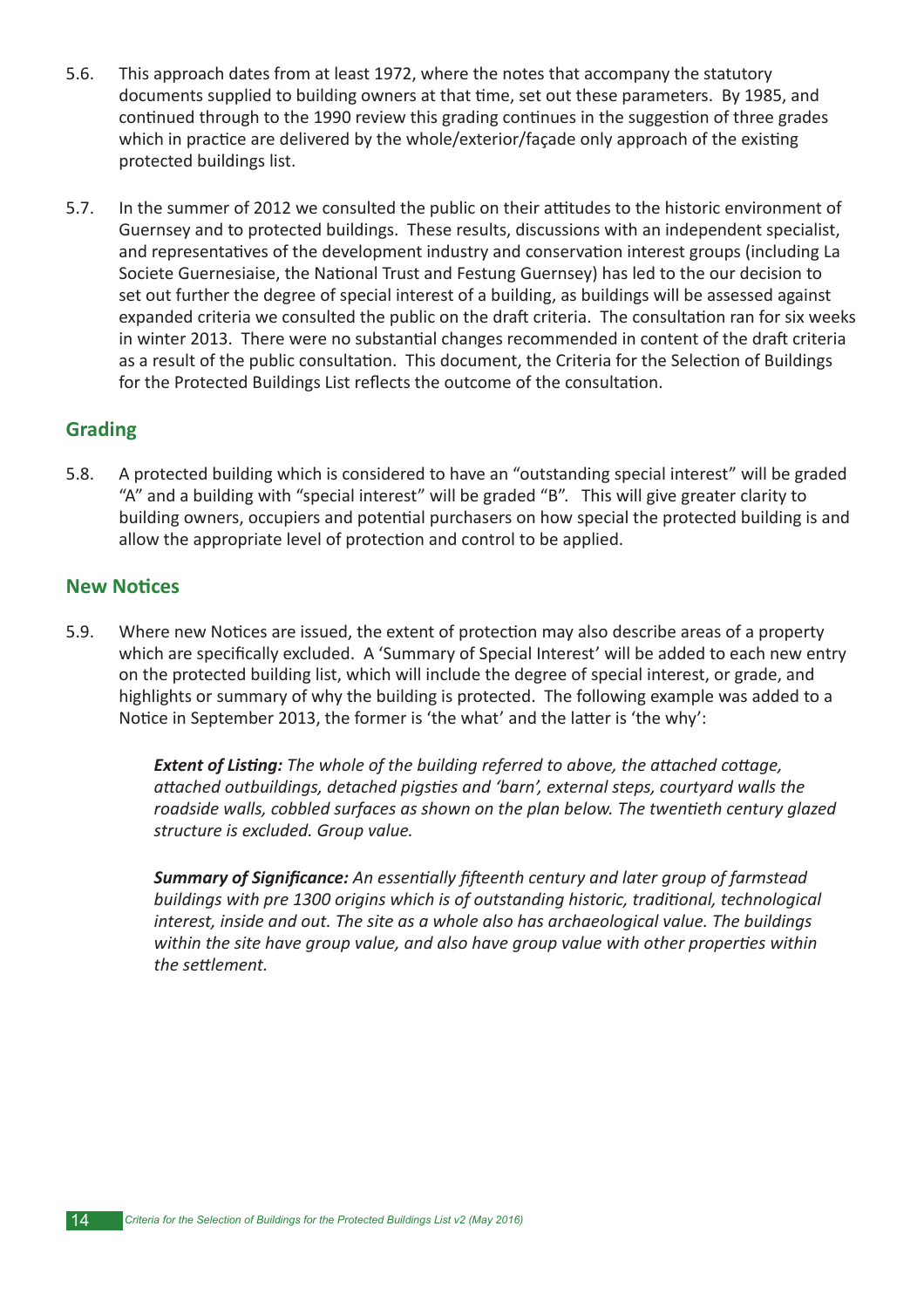# **6. Summary**

- 5.1 This document sets out the criteria against which buildings will be assessed for protection as buildings on the protected building list. Buildings and structures may have one or many reasons for being protected, and it may be a unique or unusual combination of these that gives the building its special interest. Buildings and structure may also have elements of different ages protected, a Medieval building may have a Georgian wing that was altered by the Victorians and had a new bathroom and kitchen wing added in 1930s; these layers of history and architecture, will in many cases contribute to the special interest of the building.
- 5.2 These criteria have been subject to critical technical review and also to public consultation. These criteria were adopted on 18 February 2014 and published on 5th March 2014. It is intended that they demonstrate, in a transparent way, the consistent approach we take when making changes to the protected buildings list and explain why buildings are protected.